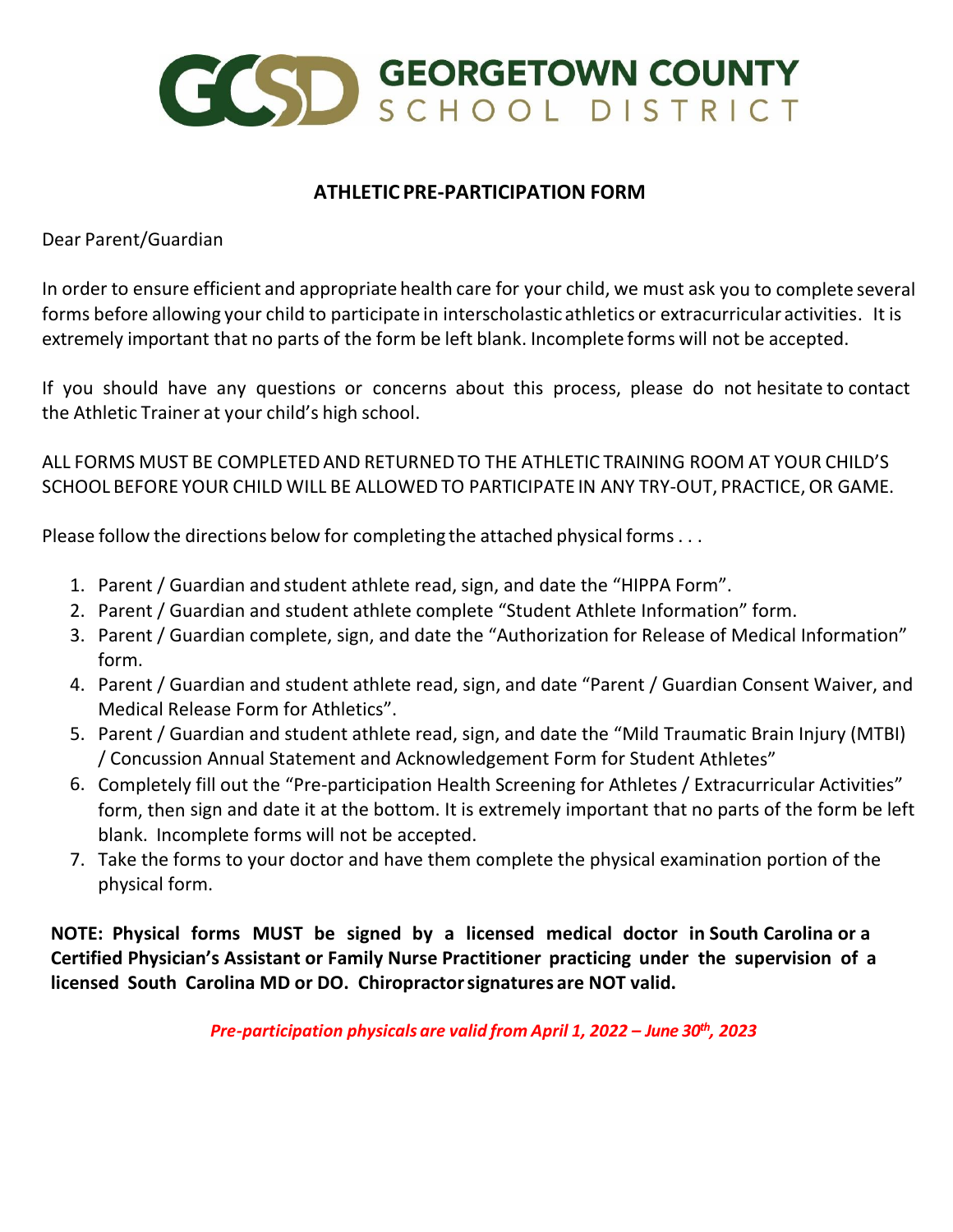## **Tidelands Health Sports Institute Disclosure Authorization Privacy Practices HIPAA Form**

I, 1. 2012 1. (student's name) and my parents / legal guardians / adult responsible for my care parents / legal guardian /adult responsible-circle one applicable) hereby authorize Tidelands Health and its athletic trainers to disclose to the Georgetown County School System, coaches, athletic staff and any other person involved in the operation, administration or management of the Georgetown County Board of Education sanctioned extracurricular sports programs at area district schools, as well as student's parents/legal guardians/adult responsible, any medical or health information relevant to student's involvement or participation in such extracurricular sports programs. Such disclosure shall be for the purpose of communicating student's ability to participate or continue participation in an extracurricular sports program, including whether student has suffered any injury, the extent of such injury, the impact such injury could make on continued participation, whether student's condition requires further treatment, and whether there should be any adjustment to student's participation in such extracurricular sports programs in the Georgetown County School System. This authorization shall terminate when the season for the extracurricular sports program in which student is participating ends, including any post-season (e.g. tournament) play. This authorization also continues through each sport (multiple sports) that the student may play. The undersigned have the right to revoke this authorization at any time by providing the Tidelands Health Compliance Officer notice in writing. Exceptions to this right of revocation and a description of how this authorization may be revoked are contained in the Tidelands Health Notice of Privacy Practices. Tidelands Health's athletic trainers will not condition treatment on whether this authorization is signed; however, the Georgetown County School System will not permit any student to participate in any extracurricular sports games or tournament play attended by an athletic trainer if the student and his/her parents/legal guardians/adult responsible have not signed an authorization. The undersigned understands and agrees that medical or health information disclosed by Tidelands Health or its athletic trainers pursuant to this authorization may be subsequently disclosed by the recipient and may no longer be protected by applicable law.

In addition to the foregoing, the undersigned hereby acknowledges receipt of Tidelands Health Notice of Privacy Practices.

Student's Signature Date Date Date Date

Parent / Legal Guardian / Responsible Adult Date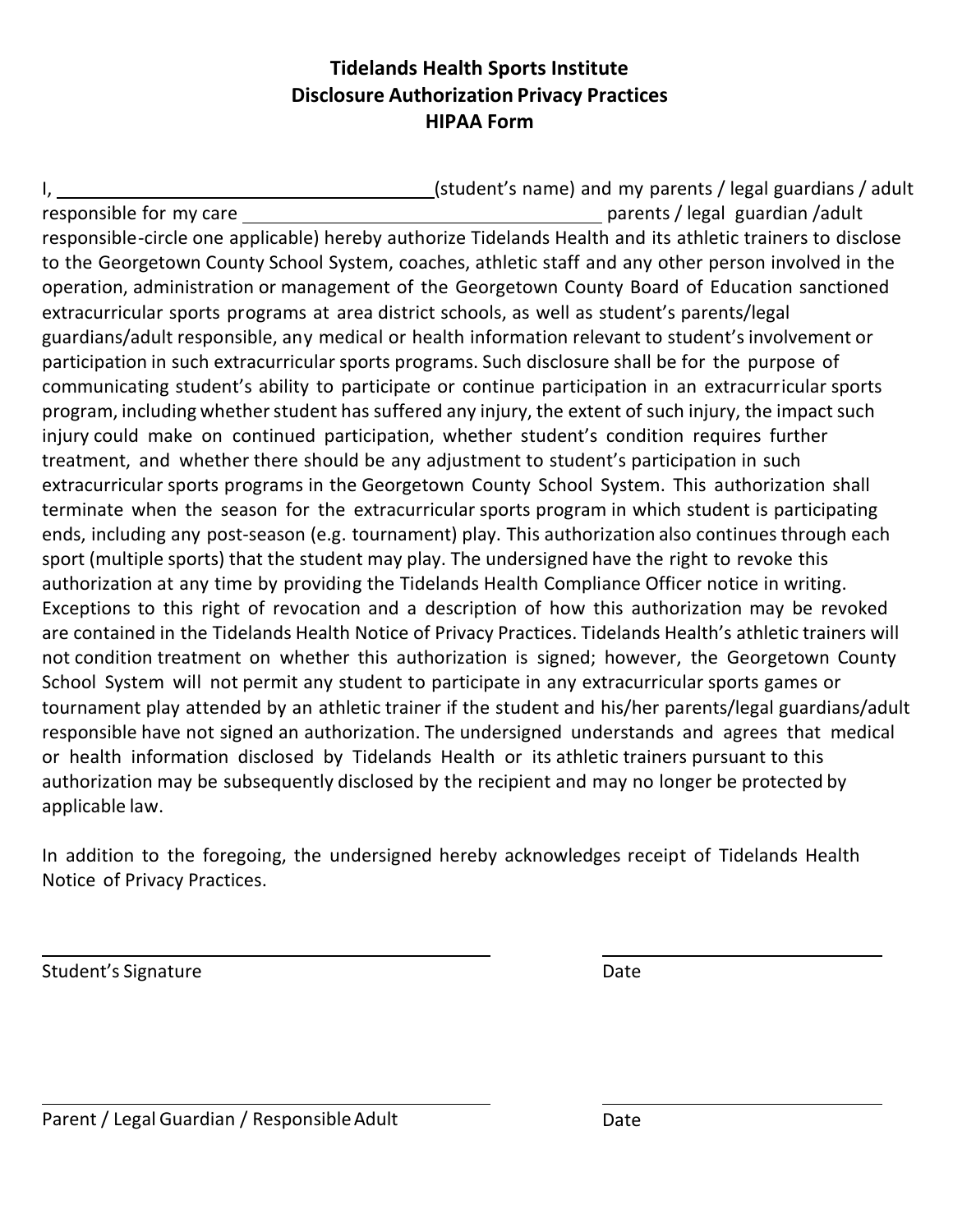# **Student Athlete Information**

|                                                                                                                                                                                                                                |  |                                                                       | Sex (circle): M F                                                                                              |
|--------------------------------------------------------------------------------------------------------------------------------------------------------------------------------------------------------------------------------|--|-----------------------------------------------------------------------|----------------------------------------------------------------------------------------------------------------|
|                                                                                                                                                                                                                                |  |                                                                       | Month Day Year                                                                                                 |
|                                                                                                                                                                                                                                |  |                                                                       |                                                                                                                |
|                                                                                                                                                                                                                                |  |                                                                       |                                                                                                                |
|                                                                                                                                                                                                                                |  |                                                                       |                                                                                                                |
| <b>Parent / Guardian Information</b>                                                                                                                                                                                           |  |                                                                       |                                                                                                                |
|                                                                                                                                                                                                                                |  |                                                                       |                                                                                                                |
| Email experience and the contract of the contract of the contract of the contract of the contract of the contract of the contract of the contract of the contract of the contract of the contract of the contract of the contr |  |                                                                       |                                                                                                                |
|                                                                                                                                                                                                                                |  |                                                                       |                                                                                                                |
|                                                                                                                                                                                                                                |  |                                                                       |                                                                                                                |
|                                                                                                                                                                                                                                |  |                                                                       |                                                                                                                |
|                                                                                                                                                                                                                                |  |                                                                       |                                                                                                                |
|                                                                                                                                                                                                                                |  |                                                                       |                                                                                                                |
| <b>Healthcare Information</b>                                                                                                                                                                                                  |  |                                                                       |                                                                                                                |
|                                                                                                                                                                                                                                |  |                                                                       |                                                                                                                |
|                                                                                                                                                                                                                                |  |                                                                       | Is this student covered by private healthcare, medical insurance, and / or Medicaid? Yes No                    |
|                                                                                                                                                                                                                                |  |                                                                       |                                                                                                                |
|                                                                                                                                                                                                                                |  |                                                                       |                                                                                                                |
|                                                                                                                                                                                                                                |  |                                                                       |                                                                                                                |
|                                                                                                                                                                                                                                |  |                                                                       | Group Name __________________________________Group # ___________________________Policy # _____________________ |
| <b>School Attending</b>                                                                                                                                                                                                        |  |                                                                       |                                                                                                                |
|                                                                                                                                                                                                                                |  |                                                                       | ______ Andrews HS ______ Carvers Bay HS ______ Carvers Bay MS ______ Georgetown HS ______ Georgetown MS        |
|                                                                                                                                                                                                                                |  | Rosemary HS ______ Waccamaw HS ______ Waccamaw IMS ______ Waccamaw MS |                                                                                                                |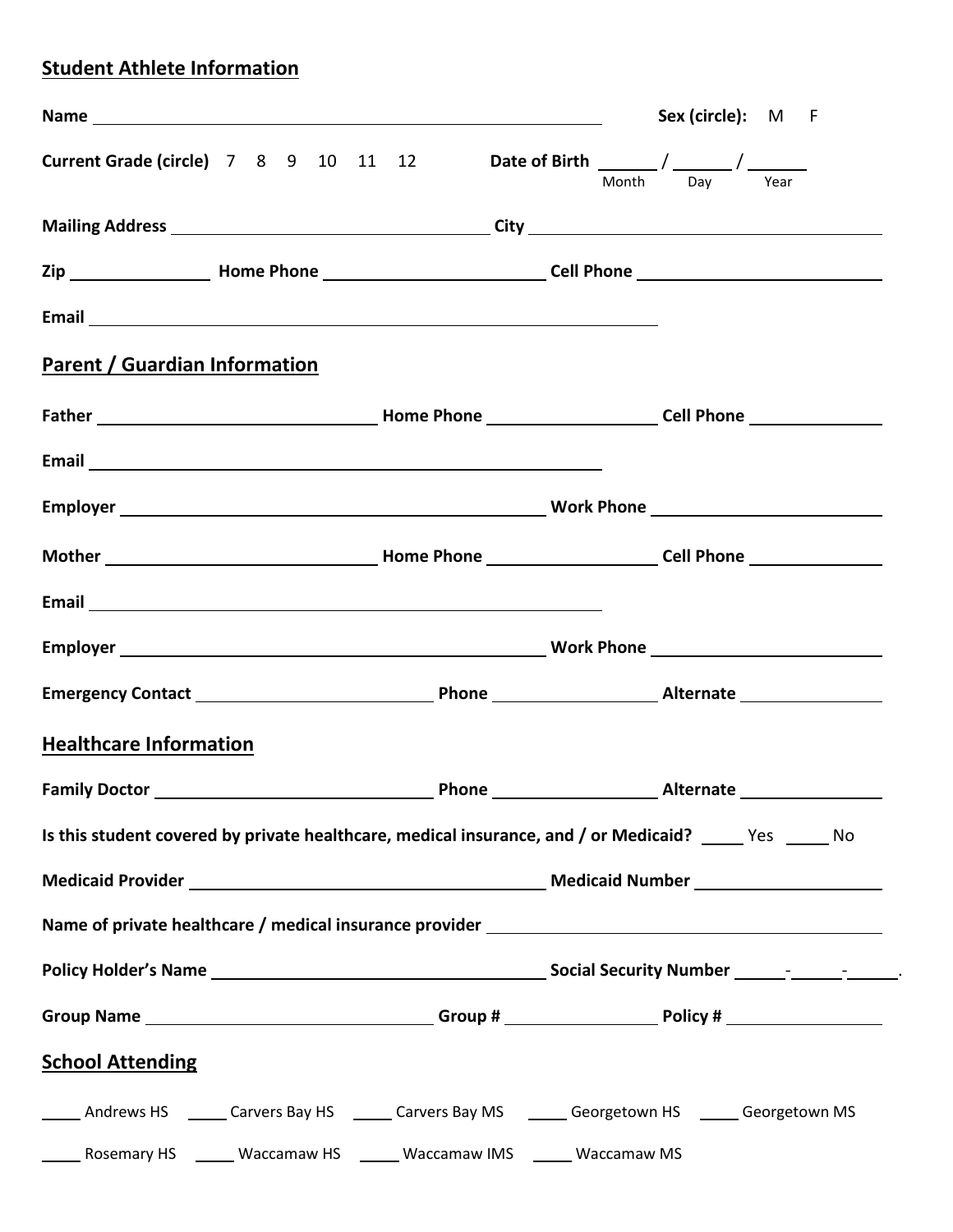

#### **Authorization for Release of Medical Information: 2022-2023** *(Note: This form must be completed signed, and returned to school with physical)*

**Student's Name** 1. **Date of Birth** 1. **Date of Birth** 2. *Date of Birth* **2.** *A* **2.** *A* **2.** *A* **2.** *A* **2.** *A* **2.** *A* **2.** *A* **2.** *A* **2.** *A* **2.** *A* **2.** *A* **2.** *A* **2.** *A* **2.** *A* **2.** *A* **2.** *A* **2.** *A* **2.** *A* **2.** *A* **2.** *A* **2.** *A*

## **Current Grade (circle)** 7 8 9 10 11 12

I hereby authorize Georgetown County Schools to obtain, use, and disclose my child's protected health information ("Health Information") as defined by Federal and state law, in the manner described below. I understand that this authorization is voluntary. I also understand that if the person or entity authorized by this document to provide or receive my child's Health Information is not a health plan or health-care provider, then the disclosed Health Information may no longer be protected from further disclosure by federal or state law. Any and all of the following health information may be obtained, used, or disclosed by Georgetown County Schools

### **Please Check the Appropriate Box**

- □ All records, including those listed below
- □ Pre-participation physical forms only
- □ Medical records only
- $\Box$  Insurance claims, medical billing and / or Medicaid information only

## **This information may be obtained from, used by / for, or disclosed to, the following individual(s) and / or entities**

- $\Box$  All of the individuals / entities listed below
- □ Affiliated team physicians only
- $\Box$  Affiliated allied health care providers such as physical therapists, counselors, etc. only
- □ Family physician only Physician's Name(s):
- □ School athletic insurance policy provider only
- $\Box$  Primary insurance policy provider only
- $\Box$  Another school(s) in the event of a student transfer only
- $\Box$  Other, please list the contact information here:

| Name        |  |  |
|-------------|--|--|
| Address     |  |  |
| Telephone # |  |  |

I understand that my child's healthcare will not be affected if I do not sign this form. This authorization shall expire one year from the date of my signature below. I understand that I may revoke this authorization at any time by notifying Georgetown County Schools in writing. I understand that my revocation of this authorization will not affect any actions taken by Georgetown County Schools in reliance on this authorization prior to the time it received my revocation. I understand that I have a right to receive a copy of this authorization.

| Signature:                                                                   | Date: |                  |  |
|------------------------------------------------------------------------------|-------|------------------|--|
|                                                                              |       |                  |  |
| <b>Relationship to student listed above (please check one)</b> $\Box$ Parent |       | □ Legal Guardian |  |

*Note: A photocopy or facsimile of this document shall be considered the same as the original document*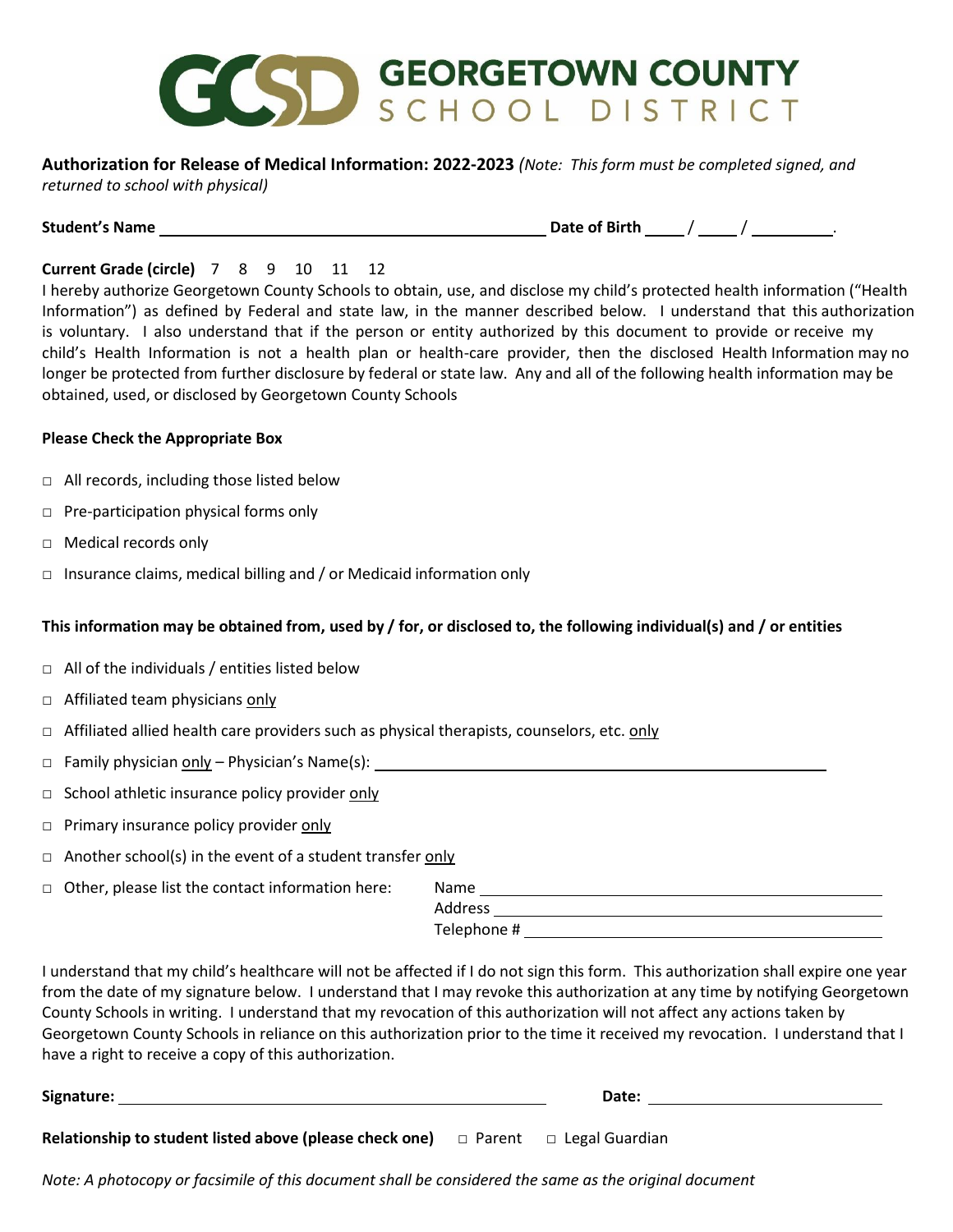# CCSD GEORGETOWN COUNTY

**Parent / Guardian Consent, Waiver, and Medical Release Form for Athletics: 2022-2023** *(Note: This form must be* 

*completed signed, and returned to school with physical)*

| <b>Student's Full Name</b> | Date of Birth     |
|----------------------------|-------------------|
| <b>School</b>              | <b>Home Phone</b> |
| Parent / Guardian          | <b>Phone</b>      |

I hereby give permission for the above-named student to participate in the interscholastic athletic program beginning the date I acknowledge that my consent is valid through June 30, 2023, and to travel on athletic trips scheduled for his/her team(s) until that date. In granting this permission, I assume full responsibility for the behavior of my child and for any and all damages to person or property caused by my child.

As a parent or legal guardian of the above-named student athlete, I give permission for his/her participation in athletic events and the physical evaluation for that participation. I understand that this is simply a screening evaluation and not a substitute for regular healthcare. I also grant permission for treatment deemed necessary for a condition arising during participation of these events, including medical or surgical treatment that is recommended by a medical doctor. I grant permission to nurses, trainers, and coaches as well as physicians or those under their direction who are part of the athletic injury prevention and treatment, to have access to necessary medical information. I know the risk of injury to my child/ward comes with participation in sports and during travel to and from play and practice. I have had the opportunity to understand the risk of injury during participation in sports through meetings, written information or by some other means. My signature indicates that to the best of my knowledge, my answers to the above questions are complete and correct. I understand that the data acquired during these evaluations may be used for research purposes.

I understand that participation in athletics is a privilege and an opportunity for my child. In that regard, I agree that if it is determined that my child needs medical or dental treatment as the result of athletic participation and incurs resulting costs and those costs are not otherwise covered, it ultimately is my financial responsibility to cover the cost of any treatment provided by a physician, dentist, athletic trainer, emergency medical personnel, or any other medical personnel.

I give my permission for the school district's sports medicine staff to care for and provide appropriate medical treatment for my child in the event of his/her injury.

I agree to notify the athletic trainer immediately in writing of any changes in my child's health which requires modification to my permission. My child and I understand that all school related athletic injuries are to be reported to the Certified Athletic Trainer at their school as soon as possible.

I understand that by participating in interscholastic athletics, including practices, my child is exposing himself/herself to the risk of serious injury and death. By my signature below I release and waive, and further agree to indemnify, hold harmless or reimburse the Georgetown County School District, the individual members, employees, representatives, and agents thereof, from and against, any claim which I, any other parent or guardian, any sibling, my child, or any other person, firm, or corporation may have or claim to have, known or unknown, directly or indirectly, for any losses, damages, injuries, or adverse reactions arising out of, during, or in connection with my child's participation in athletic competition(s) and/or practice(s) and in connection with the administration of medication(s) to my child as specified above. I agree that a photocopy or facsimile of this document shall be considered the same as the original document.

I HAVE READ AND UNDERSTAND THIS RELEASE AGREEMENT AND THE "INFORMATION CONCERNING PARTICIPATION IN SPORTS" PRESENTED WITHIN THIS RELEASE AGREEMENT. MY CHILD AND I HAVE DISCUSSED THE RISKS INHERENT IN PLAYING (indicate sports) AND WE HAVE AGREED THAT WE WISH TO ASSUME THAT RISK.

| <b>Signature or Student Athlete</b> | Date |
|-------------------------------------|------|
| Signature of Parent / Guardian      | Date |

*Pre-participation physicals are valid from April 1, 2022 – June 30th, 2023*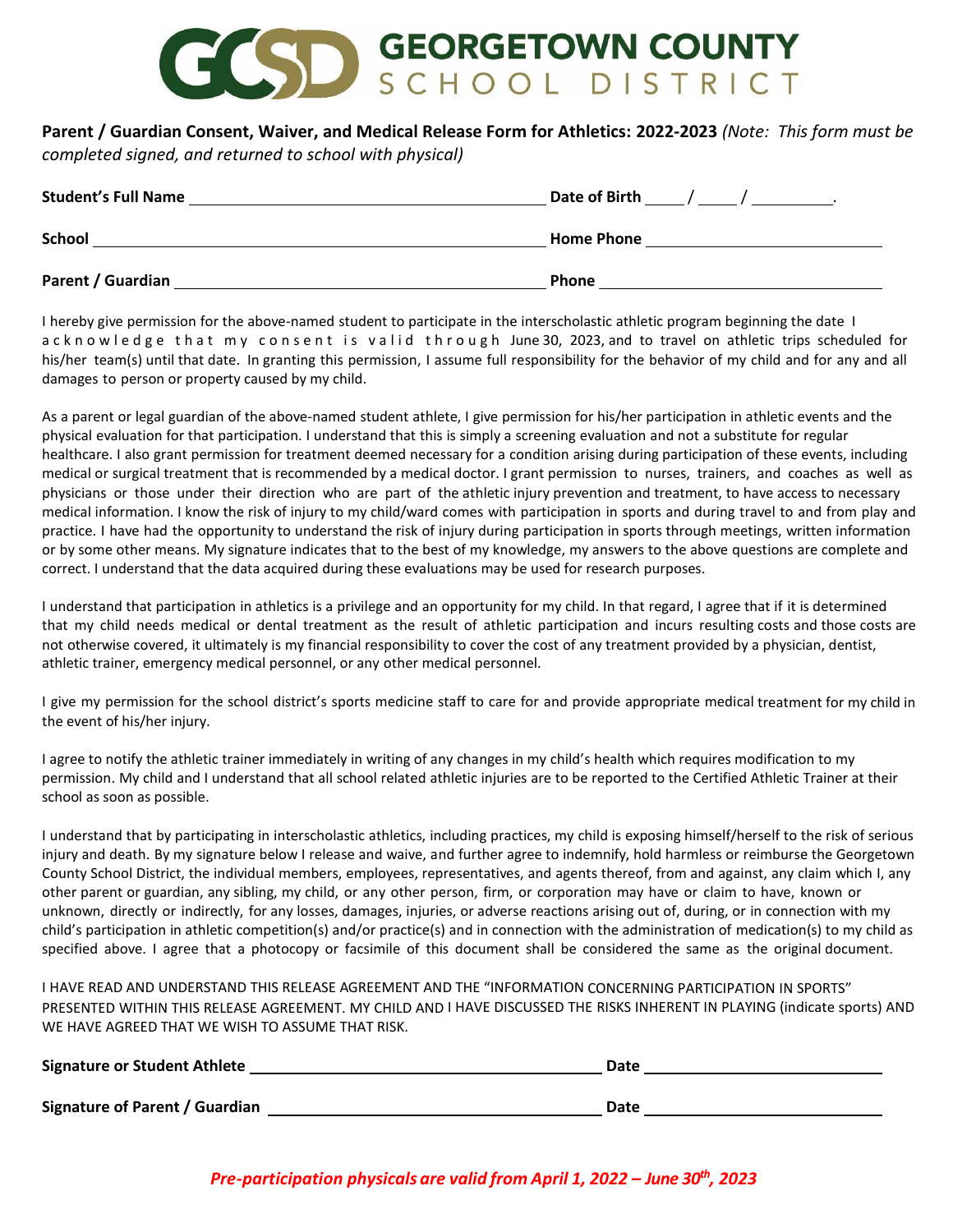# SD GEORGETOWN COUNTY

## **Mild Traumatic Brain Injury (MTBI) / Concussion Annual Statement & Acknowledgement Form for Student Athletes: 2022-2023** *(Note: This form must be completed signed, and returned to school with physical)*

I (student), acknowledge that I have to be an active participant in my own health and have the direct responsibility for reporting all of my injuries and illnesses to the appropriate school staff (i.e. coaches, athletic training staff, and school nurse). I further recognize that my physical condition is dependent upon providing an accurate medical history and a full disclosure of any symptoms, complaints, prior injuries, and / or disabilities experienced before, during or after athletic activities.

By signing below, I / We Acknowledge:

- My school has provided me with specific educational materials including the CDC Concussion fact sheet [\(http://www.cdc.gov/concussion/HeadsUp/youth.html\)](http://www.cdc.gov/concussion/HeadsUp/youth.html)) on what a concussion is and has given me an opportunity to ask questions.
- I/We have fully disclosed to the school medical staff any prior mild traumatic brain injuries (MBTI) / concussions and will also disclose any future conditions.
- There is a possibility that participation in my sport may result in a head injury and / or concussion. In rare cases, these concussions can cause permanent brain damage, and even death.
- A concussion is a brain injury, which I/We am/are responsible for reporting to the coach, athletic trainer, school nurse, or other appropriate school medical staff member.
- A concussion can affect my ability to perform everyday activities, and affect my reaction time, balance, sleep, and classroom performance.
- Some of the symptoms of concussion may be noticed right away while other symptoms can show up hours or days after the injury.
- If I suspect a teammate has a concussion, I will make every effort to report the injury to the appropriate school staff and / or school medical staff member.
- I will not return to play in a game or practice if I have received a blow to the head or body that results in concussion related symptoms.
- I will not return to play in a game or practice until my symptoms have resolved and I have written clearance to do so by a qualified health care professional.

I represent and certify that I and my parent/guardian have read the entirety of this document and fully understand the contents, consequences and implications of signing this document and that I agree to be bound by this document.

## **Student Athlete must print their name and sign / date below**

**Print Name Signature Signature Signature Date** 

**Parent / Guardian must print their name and sign / date below**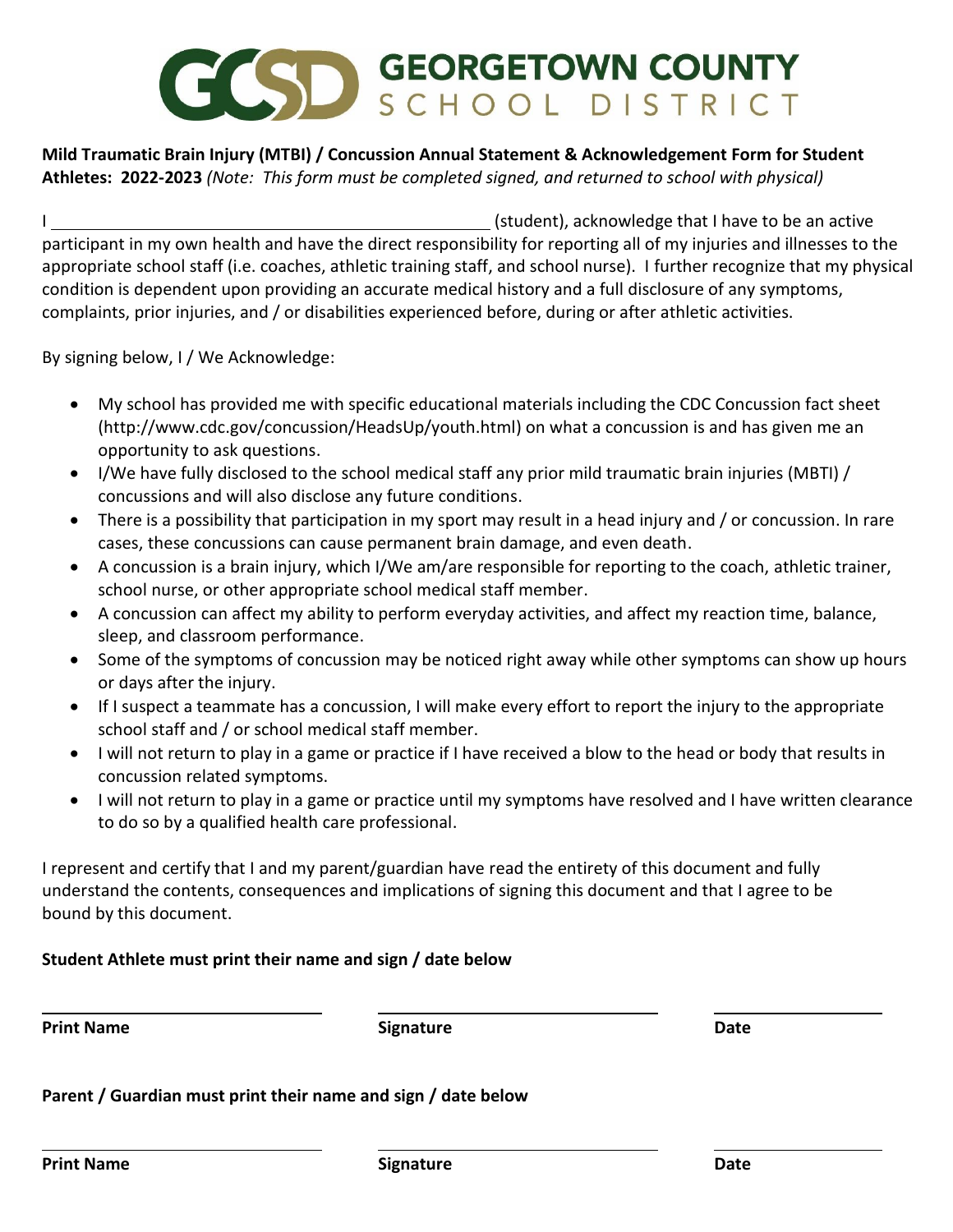## **Georgetown County School District**

## **Pre-Participation Health Screening for Athletes / Extracurricular Activities**

|  |  |  |                                                                                         |  | Sex (circle): M F                                                                                              |  |
|--|--|--|-----------------------------------------------------------------------------------------|--|----------------------------------------------------------------------------------------------------------------|--|
|  |  |  | <b>Current Grade (circle)</b> 7 8 9 10 11 12 Date of Birth $\frac{1}{\sqrt{2}}$         |  |                                                                                                                |  |
|  |  |  |                                                                                         |  |                                                                                                                |  |
|  |  |  | Universiting Cross Country 2000 Soccer 2000 Track 2000 Swimming 2000 Solf 2000 Lacrosse |  |                                                                                                                |  |
|  |  |  |                                                                                         |  | Cheerleading ________ Tennis ________ NJROTC ________ Dance Team _______ Other (list) ________________________ |  |

## **Medical History (Answer all questions by checking the "yes" or "no" boxes. Explain all "yes" answers in the space below**

|                | <b>General Medical History</b>                                                            | <b>Yes</b> | No. | <b>Unsure</b> |
|----------------|-------------------------------------------------------------------------------------------|------------|-----|---------------|
| 1              | HAVE YOU HAD ANY MEDICAL PROBLEM OR PHYSICAL INJURY SINCE YOUR LAST PHYSICAL EXAM?        | ڦ          | ڦ   | ڦ             |
| 2              | DO YOU HAVE ASTHMA?                                                                       | ئی         | ڦ   | ڦ             |
| 3              | DO YOU HAVE DIABETES?                                                                     | ڦ          | ڦ   | ڦ             |
| 4              | DO YOU HAVE HIGH BLOOD PRESSURE?                                                          | ڦ          | ڦ   | ڦ             |
| 5              | DO YOU HAVE SEIZURES?                                                                     | ئ          | ئ   | ڦ             |
| 6              | DO YOU HAVE SICKLE CELL TRAIT?                                                            | ڦ          | ئی  | ئی            |
| $\overline{7}$ | HAVE YOU HAVE ANY OTHER MAJOR MEDICAL PROBLEM?                                            | ڦ          | ئ   | ڦ             |
| 8              | HAVE YOU EVER BEEN HOSPITALIZED OR HAD SURGERY?                                           | ڦ          | ڦ   | ڦ             |
| 9              | DO YOU COUGH, WHEEZE, OR HAVE TROUBLE BREATHING WHEN EXERCISING?                          | ڦ          | ئی  | ڦ             |
| 10             | DO YOU USE AN INHALER?                                                                    | ڦ          | ڦ   | ڦ             |
| 11             | DO YOU HAVE A SINGLE ORGAN (TESTICLE OR KIDNEY)?                                          | ئی         | ئی  | ڦ             |
|                | ARE YOU CURRENTLY TAKING ANY MEDICINES OR DO YOU TAKE ANY MEDICINES ON A REGULAR BASIS    | ئی         | ئ   | ئی            |
| 12             | (PRESCRIPTION OR OVER-THE-COUNTER)?                                                       |            |     |               |
|                | HAVE YOU EVER TAKEN ANY SUPPLEMENTS OR VITAMINS TO HELP WITH WEIGHT LOSS, WEIGHT GAIN, OR | ڦ          | ڦ   | ڦ             |
| 13             | TO IMPROVE PERFORMANCE?                                                                   |            |     |               |
| 14             | DO YOU HAVE ANY ALLERGIES (SEASONAL, INSECTS, FOOD, OR MEDICINES)?                        | ڦ          | ڦ   | ڦ             |
| 15             | HAVE YOU EVER HAD A RASH OR HIVES DEVELOP DURING OR AFTER EXERCISE?                       | ڦ          | ڦ   | ڦ             |
| 16             | DO YOU HAVE ANY SKIN PROBLEMS OTHER THAN ACNE?                                            | ئ          | ئ   | ڦ             |
|                | HAVE YOU EVER HAD A HEAD INJURY, BEEN KNOCKED OUT, LOST YOUR MEMORY, HAD YOUR "BELL       | ئی         | ڦ   | ڦ             |
| 17             | RUNG", OR A CONCUSSION?                                                                   |            |     |               |
| 18             | HAVE YOU EVER HAD NUMBNESS OR TINGLING IN YOUR ARMS, HANDS, LEGS, OR FEET?                | ڦ          | ڦ   | ڦ             |
| 19             | HAVE YOU EVER HAD A "STINGER", "BURNER", OR PINCHED NERVE?                                | ڦ          | ڦ   | ڦ             |
| 20             | HAVE YOU EVER BECOME ILL FROM EXERCISING IN THE HEAT?                                     | ڦ          | ڦ   | ڦ             |
| 21             | HAVE YOU HAD MONONUCLEOSIS OR ANY SIGNIFICANT ILLNESS IN THE LAST 60 DAYS?                | ڦ          | ئ   | ئی            |
| 22             | DO YOU HAVE TROUBLE WITH YOUR EYES/VISION/WEAR GLASSES OR CONTACTS?                       | ڦ          | ئ   | ڦ             |
| 23             | DO YOU HAVE TROUBLE WITH YOUR HEARING/WEAR HEARING AIDS?                                  | ئ          | ئ   | ڦ             |
| 24             | DO YOU WANT TO WEIGH MORE OR LESS THAN YOU DO NOW?                                        | ڦ          | ئی  | ئی            |
| 25             | DO YOU LOSE WEIGHT REGULARLY TO MEET WEIGHT REQUIREMENTS FOR YOUR SPORT OR OTHER          | ڦ          | ڦ   | ڦ             |
|                | <b>REASONS</b>                                                                            |            |     |               |
| 26             | DO YOU FEEL STRESSED OUT, OVERLY TIRED, OR DEPRESSED?                                     | ڦ          | ڦ   | ڦ             |
| 27             | ARE THERE ANY OTHER ISSUES YOU WOULD LIKE TO DISCUSS WITH THE DOCTOR?                     | ئے         | ئ   | ئی            |

### **Cardiac History**

|   | HAVE YOU EVER PASSED OUT DURING OR AFTER EXERCISE?                       | ڡ |  |
|---|--------------------------------------------------------------------------|---|--|
|   | HAVE YOU EVER HAD UNEXPLAINED DIZZINESS DURING OR AFTER EXERCISE?        | ڡ |  |
|   | HAVE YOU EVER HAD CHEST PAIN OR CHEST PRESSURE DURING OR AFTER EXERCISE? | ف |  |
| 4 | DO YOU TIRE EASILY OR MORE QUICKLY THAN YOUR FRIENDS DURING EXERCISE?    |   |  |
|   | HAVE YOU EVER HAD RACING OF YOUR HEART OR SKIPPED HEART BEATS?           |   |  |
| 6 | HAVE YOU EVER BEEN TOLD THAT YOU HAVE A HEART MURMUR?                    | ڡ |  |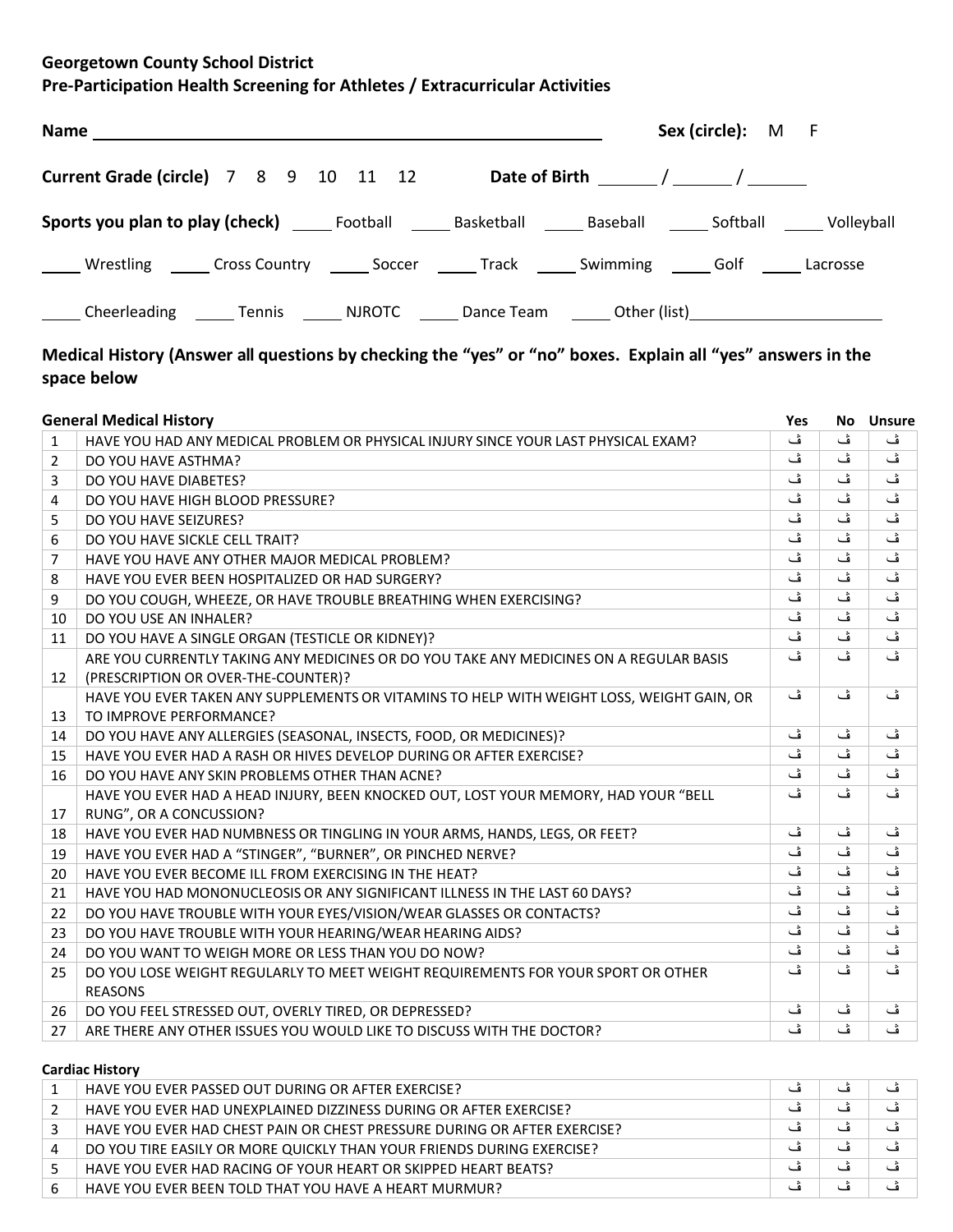|    | HAVE YOU EVER BEEN TOLD THAT YOU HAVE AN ENLARGED HEART?                                |   |  |
|----|-----------------------------------------------------------------------------------------|---|--|
| 8  | HAS A PHYSICIAN EVER ORDERED ANY TESTING FOR YOU HEART?                                 | ف |  |
| 9  | HAS A PHYSICIAN EVER DENIED OR RESTRICTED YOUR PARTICIPATION IN SPORTS?                 | ڦ |  |
| 10 | HAS ANY MEMBER OF YOUR FAMILY DIED OF HEART PROBLEMS OR SUDDEN DEATH BEFORE AGE 50?     | ف |  |
| 11 | HAS ANY MEMBER OF YOUR FAMILY BEEN TOLD THEY HAD A SERIOUS HEART PROBLEM BEFORE AGE 50? | ڦ |  |
|    | HAS ANY MEMBER OF YOUR FAMILY BEEN TOLD THEY HAD MARFAN'S SYNDROME, ARRYTHMIA,          |   |  |
| 12 | CARDIOMYOPATHY, LONG-QT SYNDROME, ION CHANNELOPATHIES, OR CARDIAC CONDITIONS?           |   |  |

#### **Orthopedic History**

| HAVE YOU EVER BROKEN OR FRACTURE ANY BONES?                                                                                      |  |  |
|----------------------------------------------------------------------------------------------------------------------------------|--|--|
| HAVE YOU EVER DISLOCATED OR PARTIALLY DISLOCATED ANY JOINT?                                                                      |  |  |
| HAVE YOU HAD ANY PROBLEMS RELATED TO YOUR:<br>HIPS ڤ   NECK, SPINE, OR BACK ڤ   SHOULDERS ڤ   SHOULDERS ڤ   NECK, SPINE, OR BACK |  |  |

#### **Females Only**

| ARE YOUR PERIODS REGULAR (EVERY MONTH)?   |  |  |
|-------------------------------------------|--|--|
| ARE YOUR PERIODS HEAVY?                   |  |  |
| WHEN WAS YOUR FIRST PERIOD? MONTH<br>YEAR |  |  |
| WHEN WAS YOUR LAST PERIOD? MONTH<br>YEAR  |  |  |

#### **Please explain "Yes" answers from the above below**

Signature of Parent / Guardian **Date Date Date Date Date Date Date Date Date Date Date Date Date Date Date Date Date Date Date Date Date Date Date Date Date D** 

*Note: A photocopy or facsimile of this document shall be considered the same as the original document* 

*Pre-participation physicals are valid from April 1, 2022 – June 30th, 2023*